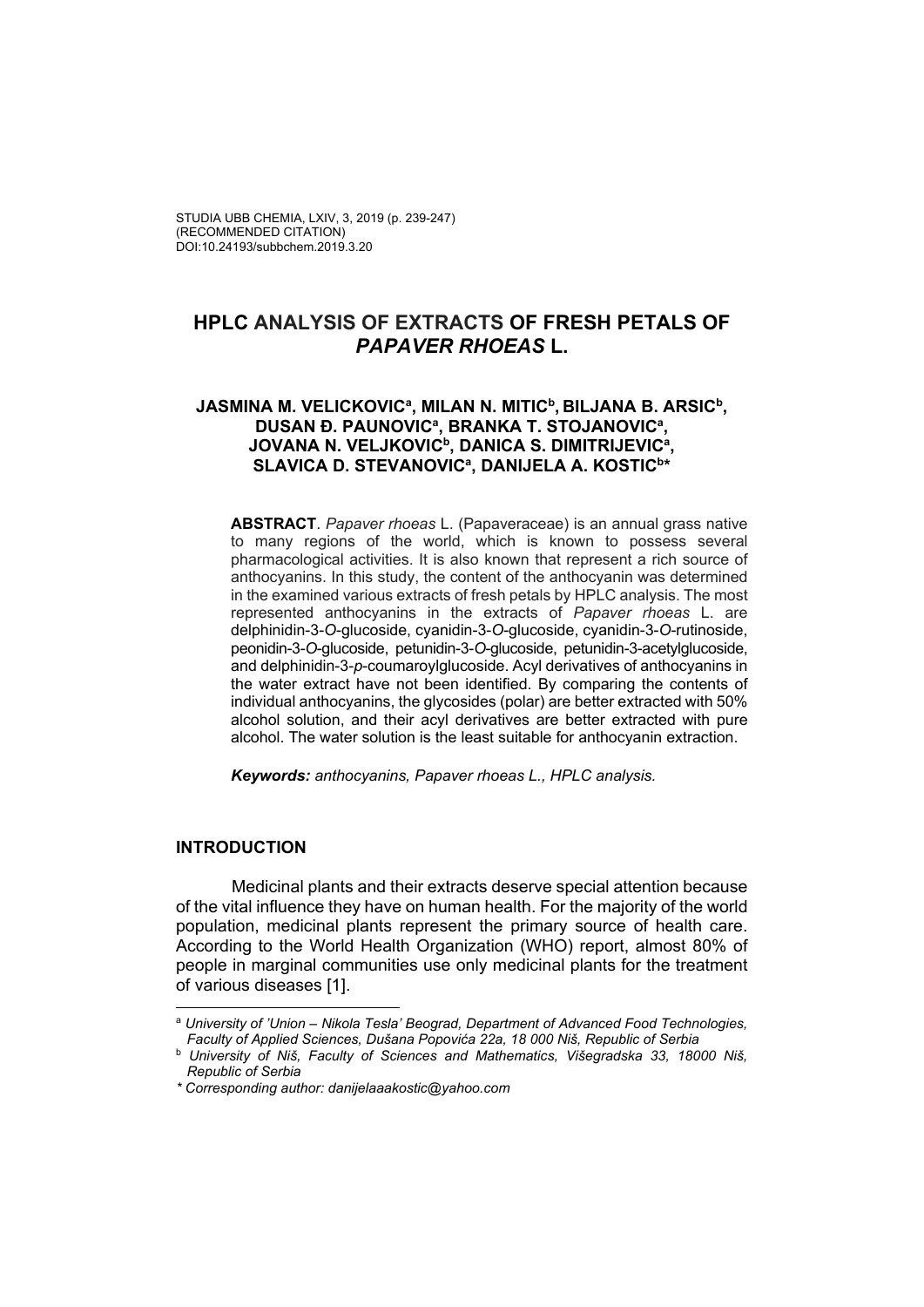JASMINA VELICKOVIC, MILAN MITIC,BILJANA ARSIC, DUSAN PAUNOVIC,BRANKA STOJANOVIC, JOVANA VELJKOVIC, DANICA DIMITRIJEVIC, SLAVICA STEVANOVIC, DANIJELA KOSTIC

*Papaver rhoeas* L. (family: Papaveraceae) is commonly known as corn poppy and found wild in various parts of the world. *Papaver rhoeas* L. has a long history of medicinal usage. Extracts derived from this plant have been used for the treatment of a wide range of diseases including inflammation, diarrhea, sleep disorders, cough, analgesia and also the reduction of withdrawal signs of the opioid addiction [2, 3]. The flowers of corn poppy have a long history of medicinal usage, especially for ailments in the elderly and children. However, the plant does contain alkaloids, which are still under investigation, and so should only be used under the supervision of a qualified herbalist. The flowers and petals are anodyne, emollient, expectorant, hypnotic, slightly narcotic, and sedative [4]. An infusion is taken internally in the treatment of bronchial problems and coughs, insomnia, poor digestion, nervous, digestive disorders, and minor painful conditions. The flowers are also used in the treatment of jaundice. The petals are harvested as the flowers opened and dried for later use. They should be collected on a dry day and can be dried or made into syrup. The plant has been suggested to have anticancer properties [5].

Anthocyanins which are natural pigments widely distributed in nature, responsible for the colors of innumerable fresh petals*.* The common anthocyanidins found in the majority of colored plants are pelargonidin, cyanidin, delphinidin, peonidin, petunidin, and malvidin. The proportion and amount of each anthocyanidin are significantly influenced by cultivar type and agricultural conditions [5].

The effects of concentration methods such as vacuum, microwave and conventional heating methods on total phenolic and anthocyanin contents, antiradical activity, antioxidant capacity and color of *Papaver rhoeas* L. (poppy) sorbet, a traditional beverage of Turkey, were investigated. The lowest initial anthocyanin content was found to be 571.31 mg cyn-3-glu/kg using the conventional method, and the highest anthocyanin content was determined to be 774.49 mg cyn-3-glu/kg in the vacuum treated sorbet at the beginning of the storage. Their results revealed that the poppy sorbet was an excellent source of phenolics and anthocyanins. Storage degradation of poppy anthocyanins followed the first-order reaction kinetics. The concentration method and storage temperature had a significant effect on the bioactivity and color of sorbets [6].

The variation in anthocyanins content of the petals of red poppy (*Papaver rhoeas* L.) during the development of the flower from the closed bud stage has been investigated by thin-layer chromatography. The densitograms were recorded at 465 nm; they show gradually increasing peaks of red anthocyanins in the petals of closed buds, partly opened buds and fully developed flower and changes in the proportions of several anthocyanins, with various  $R_F$  values, during the growth of the flower [7].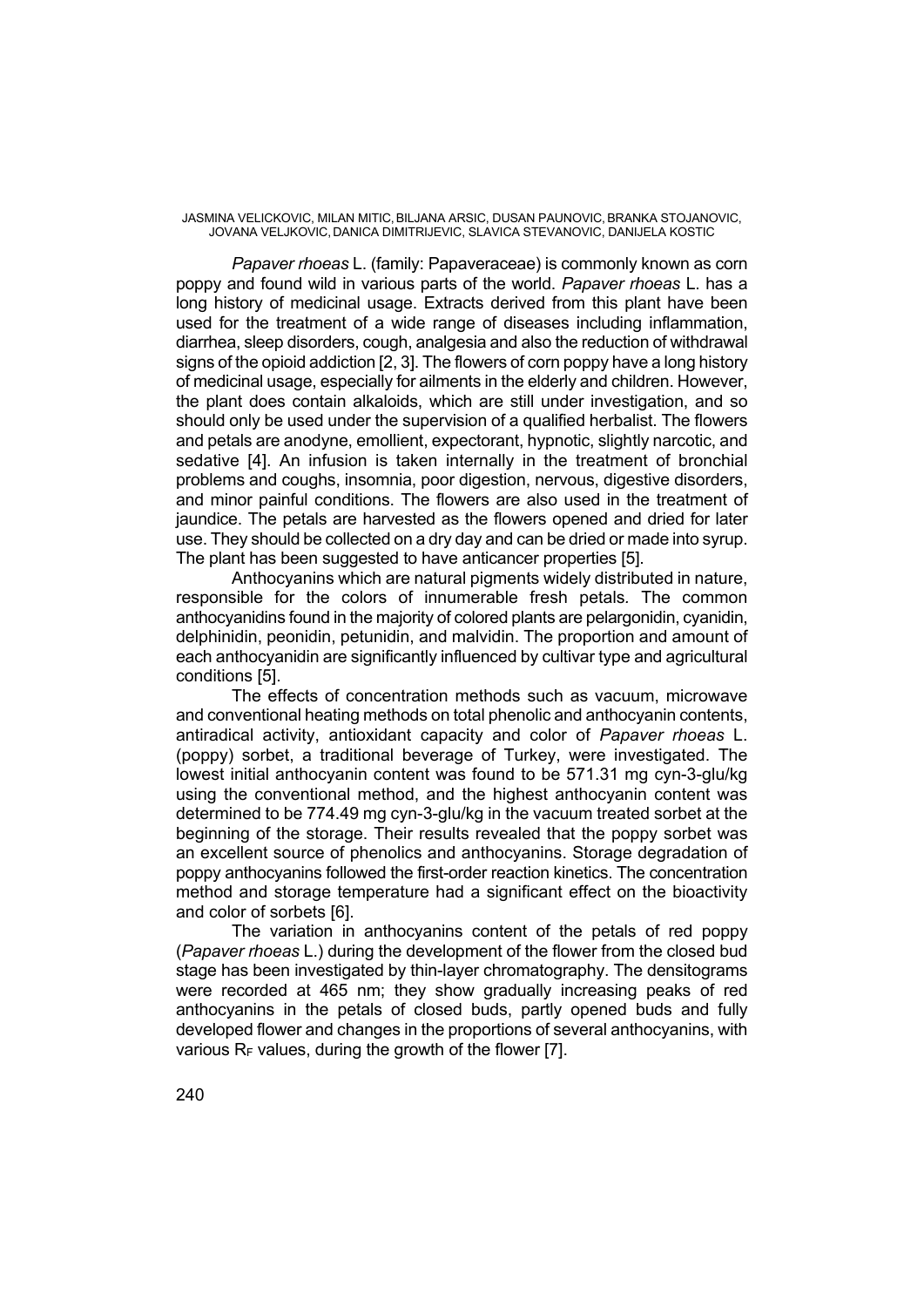#### HPLC ANALYSIS OF EXTRACTS OF FRESH PETALS OF *PAPAVER RHOEAS* L.

In our previous work, the contents of total phenols, flavonoids, anthocyanins in different extracts of petals of *P. rhoeas* L. were determined, and it was found to contain high concentrations of these compounds. Their antioxidant activity was also tested using the DPPH method, and it was found to exhibit high antioxidant activity. The examined extracts show both antibacterial and antifungal activity [8]. *P. rhoeas* L. was the subject of the investigation earlier [9], but our previous study is complementary to the investigations by other research groups.

Anti-oxidant and anti-radical *in vitro* properties and *in vivo* topical antiinflammatory activity of ten hydroalcoholic extracts of edible plants including poppy (*Papaver rhoeas* L. ssp.), from the Calabria region (Italy) were reported as well [10].

Antioxidant, antimutagenic and anticarcinogenic properties of *P. rhoeas* L. extract have been studied recently on *Saccharomyces cerevisiae.* Based on the well-expressed properties obtained in this work, the *P. rhoeas* L. extract could be recommended for further investigations and possible use as a food additive [11].

 Qualitative and quantitative determinations of the contents of flavonoids and anthocyanins in various extracts obtained from *P. rhoeas* L. using the HPLC method was not performed before, so we are the first research group who has investigated, and reported the results. The influence of solvent on the extraction of these compounds was investigated in order to find the best solvent for the extraction which can be used in food industry.

#### **RESULTS AND DISCUSSION**

 Red pigment, a natural antioxidant present in the petals of the red poppy, belongs to anthocyanins. Anthocyanin is the general name applied to the glycosides of anthocyanidin chromophores which are the origin of the red, violet, and blue colors found throughout the plant kingdom, such as the colors of petals, leaves, and fruits. Only a few anthocyanidin nuclei have been found despite the great variety of plant colors. The major anthocyanidins found in nature are pelargonidin, cyanidin, peonidin, delphinidin. The content of anthocyanins in our previous work ranged from 4.72-5.193 mg/g of fresh petals in different extracts of *P. rhoeas* L*.* from South-east Serbia [8].

 The content of total anthocyanins determined by the pH differential method does not provide a complete picture of the quantity and quality of anthocyanins in the extracts of the investigated plant species due to the possible presence of interfering compounds.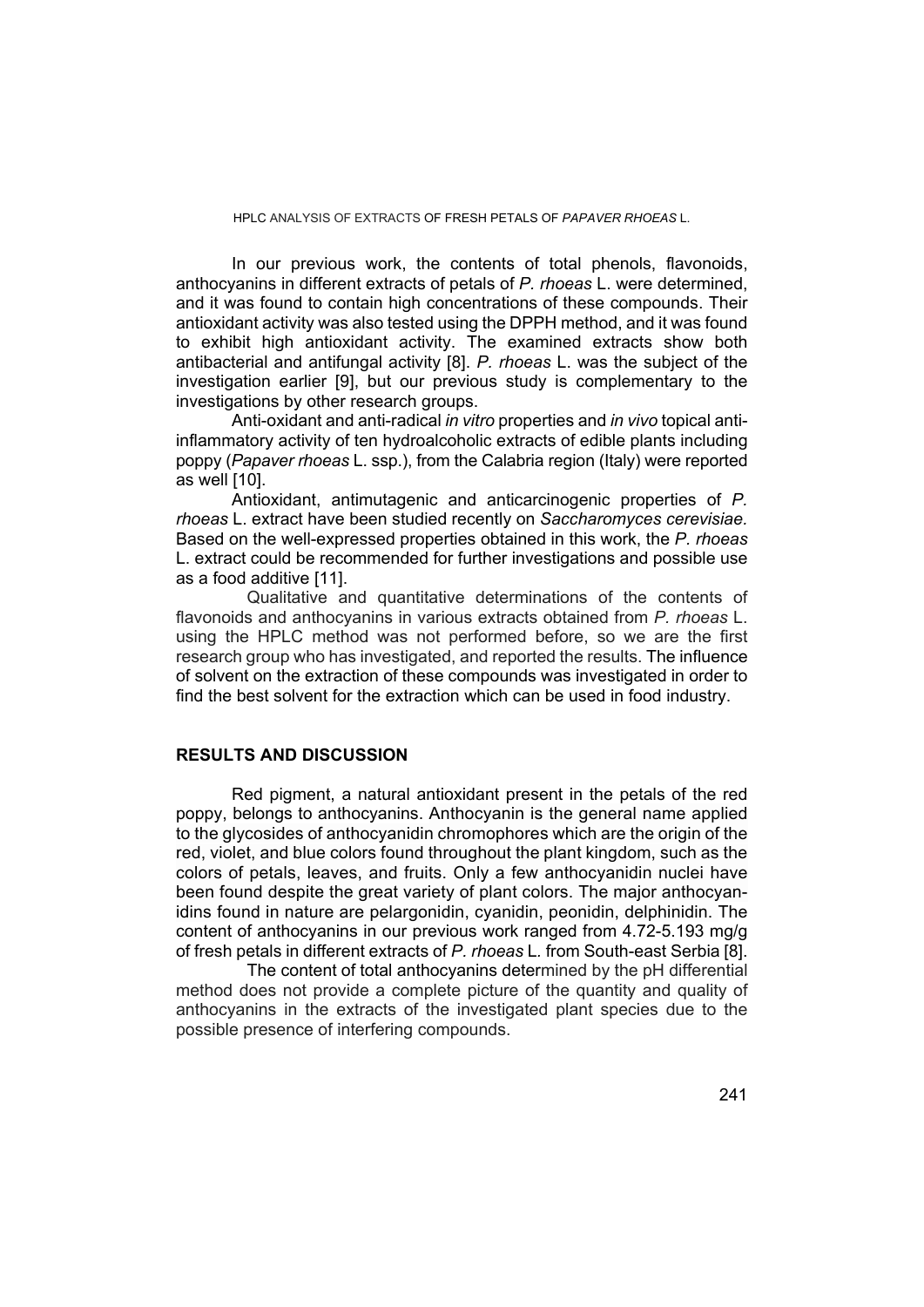JASMINA VELICKOVIC, MILAN MITIC,BILJANA ARSIC, DUSAN PAUNOVIC,BRANKA STOJANOVIC, JOVANA VELJKOVIC, DANICA DIMITRIJEVIC, SLAVICA STEVANOVIC, DANIJELA KOSTIC

 Using HPLC-DAD techniques, a comparative analysis of the quantities of anthocyanins in investigated extracts was performed. The phenolic components present in samples were identified by the comparison of the retention times and spectra of the standards for each component. Quantitative determination was performed by the method of the external standard. The following standards were used: delphinidin-3-*O*-glucoside, cyanidin-3-*O*glucoside, cyanidin-3-*O*-rutinoside, peonidin-3-*O*-glucoside, petunidin-3-*O*glucoside, petunidin-3-*O*-glucoside acylated, delphinidin-3-*O*-glucoside-*p*coumaroyl, chlorogenic acid, caffeic acid, quercetin, myricetin. For each standard, the first standard was prepared with the mass concentration 1.0 mg/ml, by dilution in 10 % methanol solution. The calibration curve was constructed on the basis of the obtained areas depending on the mass concentration of the standard. From the obtained equation of linear dependence, the mass concentrations of components were calculated in the samples. For the components without available standards, the quantification was performed on the basis of the calibration curve according to the structure of the corresponding standard. All analyses were performed in triplicates.

Figure 1 shows a chromatogram of 50% ethanol extract of petals of *P. rhoeas* L.



**Figure 1.** *Anthocyanins content in the ethanol 50% extracts of fresh petals (Papaver rhoeas L.): delphinidin-3-O-glucoside (1), cyanidin-3-O-glucoside (2), cyanidin-3-O-rutinoside (3), peonidin-3-O-glucoside (4), petunidin-3-O-glucoside (5), petunidin-3-O-acetylglucoside (6), delphinidin-3-O-p-coumaroylglucoside (7).*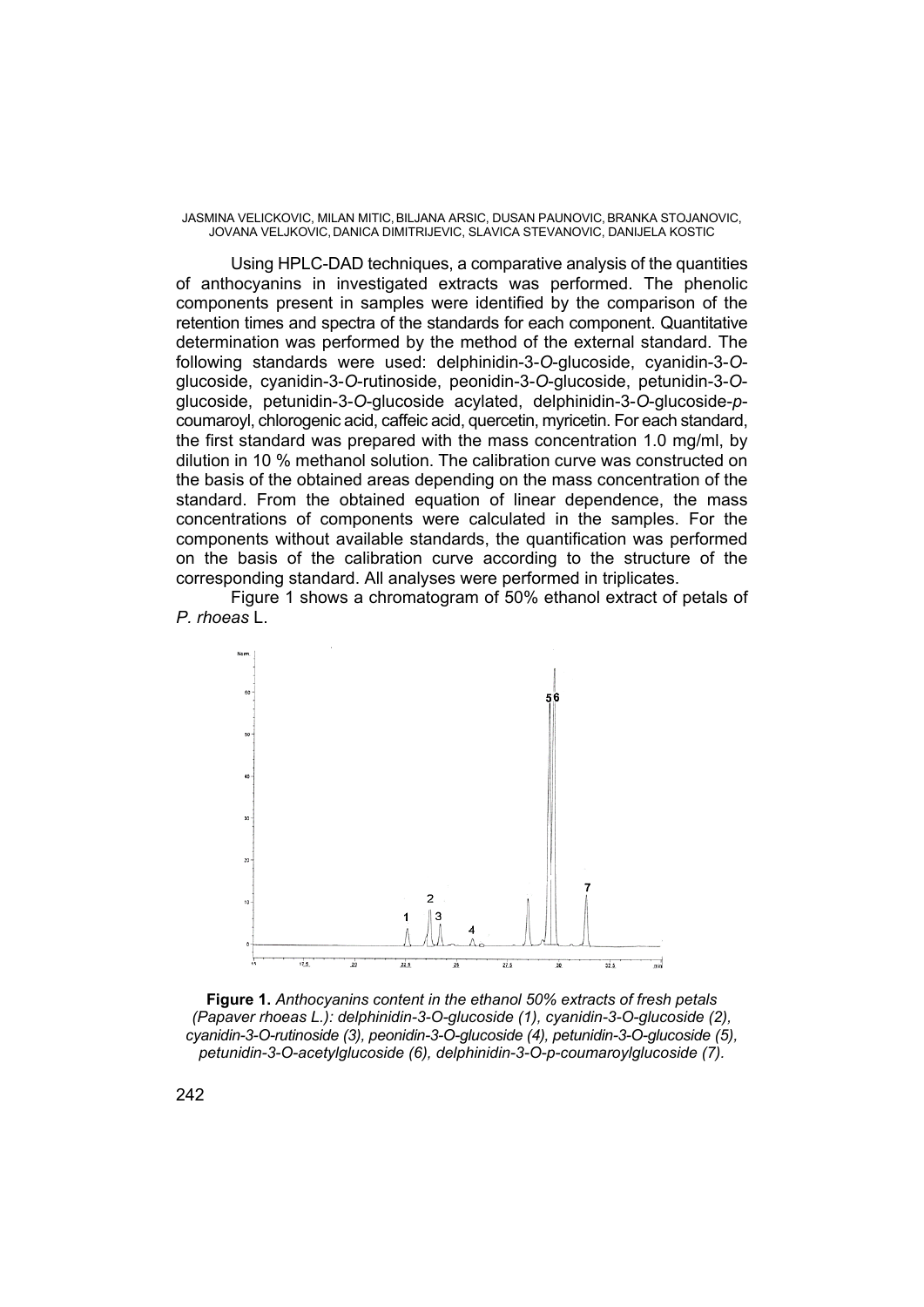Seven phenolic compounds were identified as anthocyanins due to the information provided by their UV–Vis spectra. Thus, five glucosylated anthocyanins (λmax= 520 nm) were identified: delphinidin-3-*O*-glucoside, cyanidin-3-*O*-glucoside, cyanidin-3-*O*-rutinoside, petunidin-3-*O*-glucoside, peonidin-3-*O*glucoside, and acylglucosylated anthocyanins: petunidin-3-*O*-acetylglucoside and delphinidin-3-*O*-*p*-coumaroylglucoside. Structures of identified anthocyanins in extracts of fresh petals of *P. rhoeas* L. are shown in Table 1.

| 0H<br>H <sub>0</sub><br>0.10<br>CH <sub>2</sub> OH<br>OH | 0H<br>H <sub>0</sub><br>OH<br>OCH <sub>2</sub> CH <sub>3</sub> | 0H<br>H <sub>0</sub> |
|----------------------------------------------------------|----------------------------------------------------------------|----------------------|
| $R_1 = R_2 = OH$ delphinidin-                            | $R_1 = OCH_3$ , $R_2 = OH$                                     | $R_1=R_2=OH$         |
| 3-O- glucoside                                           | petunidin-3-O-acetyl-                                          | delphinidin-3-O-p-   |
|                                                          | glucoside                                                      | coumarylglucoside    |
| $R_1 = OH$ , $R_2 = H$ cyanidin-                         |                                                                |                      |
| 3-O- glucoside                                           |                                                                |                      |
| $R_1 = OCH_3$ , $R_2 = OH$ ,                             |                                                                |                      |
| petunidin-3-O- glucoside                                 |                                                                |                      |
| $R_1 = OCH_3, R_2 = H$                                   |                                                                |                      |
| peonidin-3-O- glucoside                                  |                                                                |                      |

**Table 1.** Structure of identified anthocyanins in extracts of fresh petal of *P. rhoeas* L.

 The content of anthocyanins in different extracts of fresh petals of *P. rhoeas* L. was shown in Table 2.

In investigated extracts of fresh petals of *P. rhoeas* L. plants, glucosides of four anthocyanins were identified: delphinidin, cyanidin, petunidin, peonidin and acyl derivatives of petunidin (petunidin-3-*O*-acetylglucoside) and malvidin (delphinidin-3-*O*-*p*-coumarylglucoside).

Order of anthocyanins by content in methanol extracts and methanol 50%: Methanol: Ptgl<Dpgl<Cyrut<Cygl<Dpgl-coum<Pngl<Ptgl-ac

Methanol 50%: Ptgl<Dpgl<Cyrut<Cygl<Dpgl-coum<Pngl<Ptgl-ac

The content of polar anthocyanins is larger in extracts of 50% methanol, and less polar anthocyanins in pure methanol.

Order of anthocyanins by content in ethanol extracts and ethanol 50%: Ethanol: Ptgl-ac<Pngl<Dpgl-coum<Cygl<Cyrut<Dpgl<Ptgl Ethanol 50%: Ptgl-ac<Pngl<Dpgl-coum<Cygl<Cyrut<Dpgl<Ptgl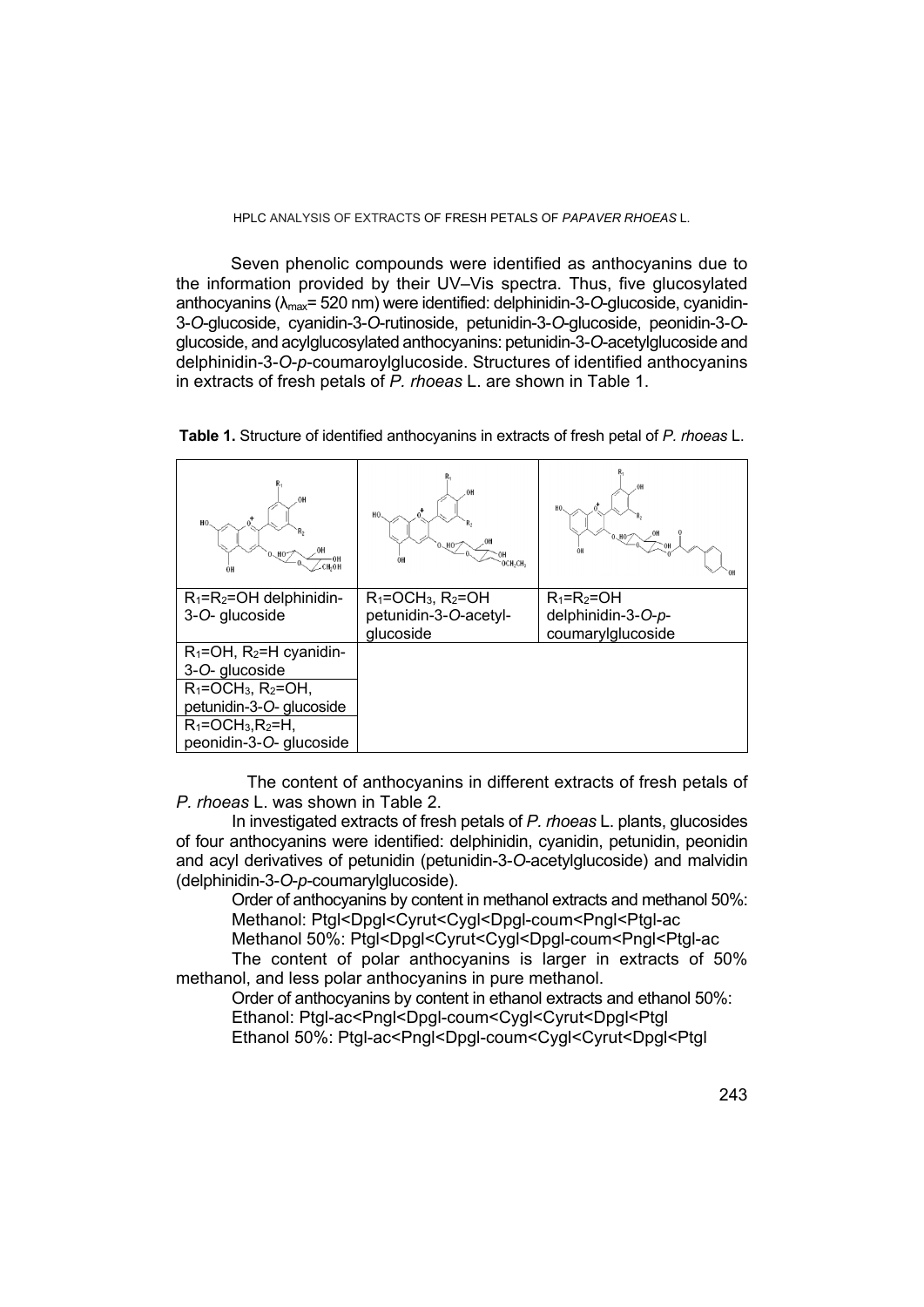JASMINA VELICKOVIC, MILAN MITIC,BILJANA ARSIC, DUSAN PAUNOVIC,BRANKA STOJANOVIC, JOVANA VELJKOVIC, DANICA DIMITRIJEVIC, SLAVICA STEVANOVIC, DANIJELA KOSTIC

|                | Anthocyanins                                                | Methanol<br>mg $L^{-1}$ | Methanol<br>50% mg $L^{-1}$ | Ethanol<br>mg $L^{-1}$ | Ethanol<br>50% mg $L^{-1}$ | Water<br>mg $L^{-1}$ |
|----------------|-------------------------------------------------------------|-------------------------|-----------------------------|------------------------|----------------------------|----------------------|
| 1              | Delphinidin-3-O-<br>glucoside (Dpgl)                        | 1.96±0.02               | $2.02 \pm 0.02$             | $1.39 \pm 0.07$        | $1.44 \pm 0.03$            | $1.20 \pm 0.02$      |
| $\mathfrak{p}$ | Cyanidin-3-O-<br>glucoside (Cygl)                           | $4.45 \pm 0.4$          | $4.64 \pm 0.04$             | $3.33 + 0.05$          | $3.60 \pm 0.04$            | $0.57 \pm 0.02$      |
| 3              | Cyanidin-3-O-<br>rutinoside (Cyrut)                         | $2.46 \pm 0.03$         | $3.30 \pm 0.15$             | $2.58 \pm 0.06$        | $2.62 \pm 0.01$            | $0.34 \pm 0.02$      |
| 4              | Petunidin-3-O-<br>glucoside (Ptgl)                          | $0.75 \pm 0.05$         | $0.95 \pm 0.02$             | $0.72 \pm 0.02$        | $0.85 \pm 0.02$            | $0.56 \pm 0.05$      |
| 5              | Peonidin-3-O-<br>glucoside (Pngl)                           | 20.50±0.35              | 18.4±0.40                   | 14.89±0.32             | 33.26±0.09                 | $0.68 \pm 0.03$      |
| 6              | Petunidin-3-O-<br>acetylglucoside<br>(Ptgl-ac)              | 27.80±0.65              | $19.42 \pm 0.30$            | $18.20 \pm 0.40$       | 15.29±0.70                 |                      |
| 7              | Delphinidin-3-O-<br>p-coumaroyl<br>qlucoside<br>(Dpgl-coum) | $5.56 \pm 0.06$         | $4.194 \pm 0.02$            | $3.65 \pm 0.20$        | $3.22 \pm 0.3$             |                      |

**Table 2***.* Content of anthocyanins in the different extracts of fresh petals of *Papaver rhoeas* L.

The content of polar anthocyanins is higher in ethanol of 50%, and the content of less polar anthocyanins is more abundant in pure ethanol.

The smallest content of the anthocyanin is in the water extract of fresh petals. The acyl derivatives are the least polar and not identified in the aqueous extract.

The differences in anthocyanins content depend on the used extraction medium as a consequence of different polarity of used organic solvents and their mixtures [12]. The content of anthocyanins represents the pharmacological characteristic of the plant. Based on numerous studies, it is known that the content of anthocyanins depends on genotype, soil conditions, and the difference in plant ripening [13-15]. Also, outdoor conditions, like altitude, light, temperature, the content of feeding material in the soil might affect phenylpropanoid metabolism [16].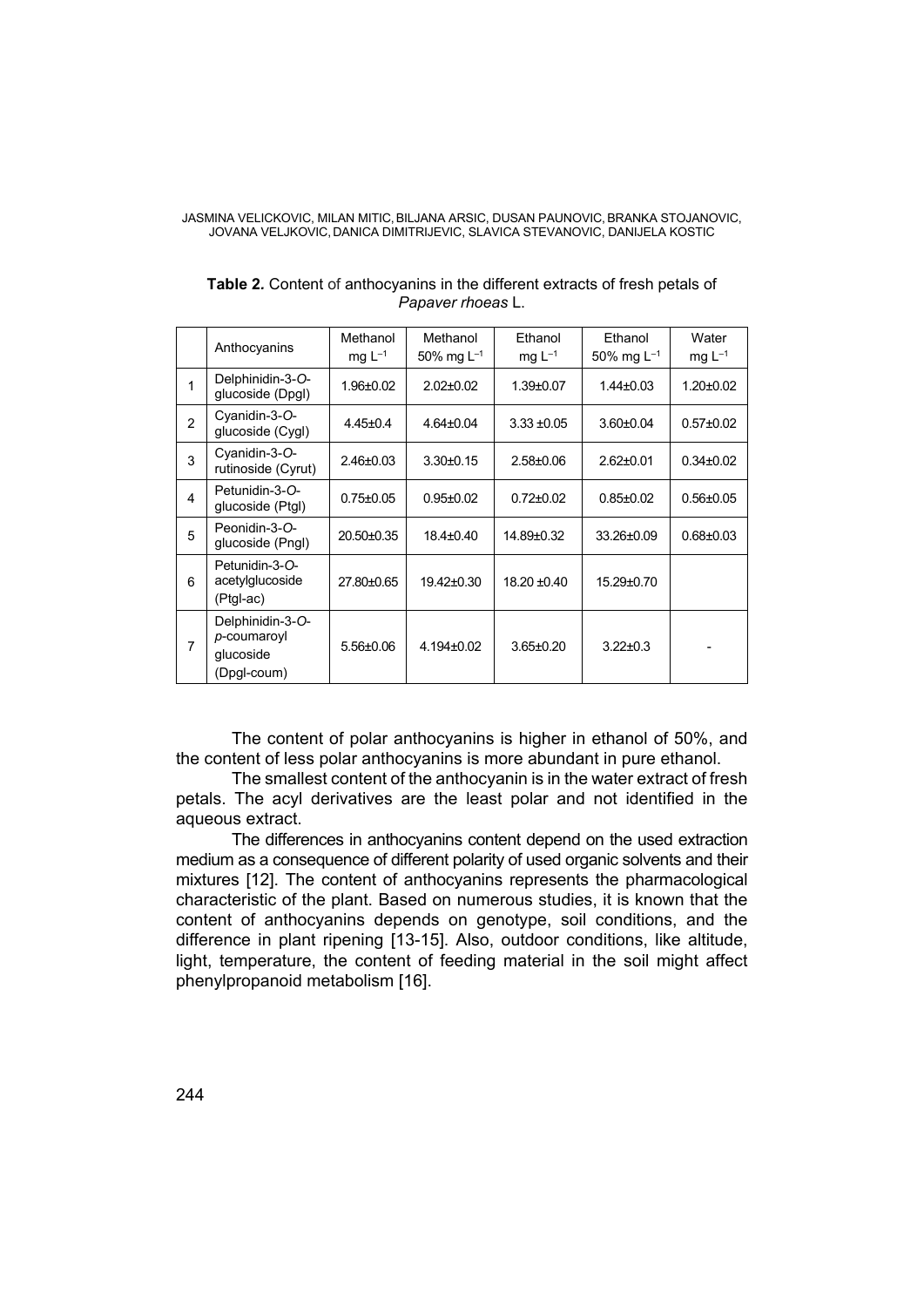## **CONCLUSION**

The results revealed that the different extracts of fresh petals of *Papaver rhoeas* L. were an excellent source of anthocyanins. The differences in anthocyanins content depend on the used extraction medium as a consequence of different polarity of used organic solvents and their mixtures. The retention times of anthocyanins on the chromatogram are following their polarity; glycosides initially occur, and their acyl derivatives at the end. The highest content of anthocyanins glucosides was determined in methanol and methanol 50% solution, and the smallest in aqueous solution. By comparing the contents of individual anthocyanins, the glycosides (polar) are better extracted with 50% alcohol solution and their acyl derivatives are better extracted with pure alcohol. The water solution is the least suitable for anthocyanin extraction.

This investigation is significant because the anthocyanins and their derivatives are vital herbal pigments and have a significant contribution to the antioxidant, antimicrobial, and other positive effects shown by extracts of *P. rhoeas* L.

#### **EXPERIMENTAL**

#### **Preparation of materials**

Fresh petals samples of *Papaver rhoeas* L. collected throughout May 2018, were used for the investigation. This region of Serbia (Soko Banja) at the foothills of the Rtanj Mountain is said to be free of harmful environmental influences, as it is mostly devoid of industries and major highways. A voucher specimen 13636 was deposited in the herbarium of the Faculty of Sciences and Mathematics, University of Nis. The plant species were identified by Marija Markovic, Department of Biology, University of Nis.

#### **Preparation of herbal extracts**

Fresh petals samples of *Papaver rhoeas* L. were grounded in a blender, and 2 g was extracted by the following solvents: ethanol and ethanol 50%, methanol, and methanol 50% and water.

Extraction was carried out in an ultrasonic bath for 15 min three times in succession with 30 ml of the solvent, respectively. The extract was filtered through a Buchner funnel and filter paper (blue-collar) (CHMLAB, Spain), transferred into a 100 ml flask and made up to mark with the same solvent.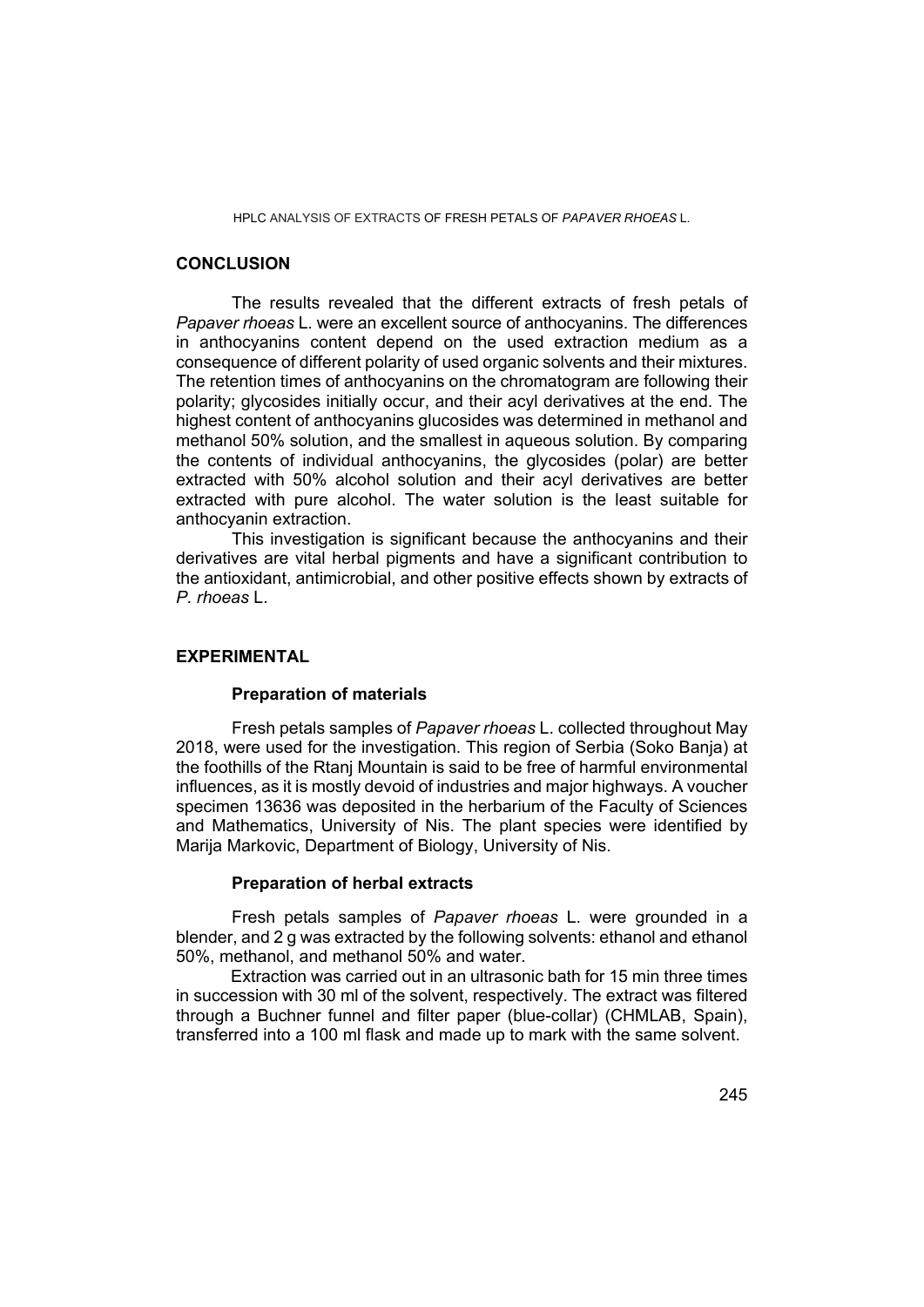# **High-performance liquid chromatography (HPLC) analysis**

The fruit extracts were analyzed by the direct injection of the extracts, previously filtered through a 0.45 μm pore size membrane filter, into the Agilent Technologies 1200 chromatographic system equipped with the Agilent photodiode array detector (DAD) 1200 with RFID tracking technology for flow cells and a UV lamp, an automatic injector, and Chemstation software. The column was thermostated at 30 °C. After injecting 5 μL of the sample extract, the separation was performed in an Agilent-Eclipse XDB C-18 4.6 mm×150 mm column. Two solvents were used for the gradient elution:  $A - (H_2O + 5\%)$ HCOOH) and  $B - (80\%$  ACN + 5% HCOOH + H<sub>2</sub>O). The used elution program was as follows: from 0 to 28 min, 0.0% B, from 28 to 35 min, 25% B, from 35 to 40 min, 50% B, from 40 to 45 min, 80% B, and finally for the last 10 min again 0% B. The detection wavelengths were 320 and 520 nm. The identification and quantification of individual compounds were performed using calibration curves obtained with standard solutions of pure anthocyanins. The results are expressed as mg  $L^{-1}$  of plant extracts.

# **Statistical analysis**

The experimental results were expressed as mean value ± standard error of the mean value of three replicates. In order to estimate statistically any significant differences among mean values, where applicable, the data were subjected to a one-way analysis of variance (ANOVA test) [17].

#### **REFERENCES**

- 1. WHO. *WHO Guidelines on Safety Monitoring of Herbal Medicines in Pharmacovigilance Systems*. Geneva, Switzerland: World Health Organization **2004**.
- 2. A. Zargari, Medicinal Plants. 6th ed. Tehran University Press; **1995**, pp. 145-150.
- 3. A. Zargari, Medical Plants, Tehran University, Tehran, **1994**, vol. 1, pp. 91–102.
- 4. R. Soulimani, C. Younos, S. Jarmouni-Idrissi, D. Bousta, F. Khalouki, A. Laila, *J. Ethnopharmacol.*, **2001**, *74*, 265-274.
- 5. A. Castañeda-Ovando, M. Pacheco-Hernández, M.E. Páez-Hernández, J.A. Rodríguez, C.A. Galán-Vida, *Food Chem.,* **2009**, *13,* 859-871.
- 6. L. Ekici, *LWT-Food Sci.Technol.,* **2014**, *56*, 40-48.
- 7. G. Matysik, M. Benesz, *Chromatographia*, **1991,** *32* (1-2), 19–22.